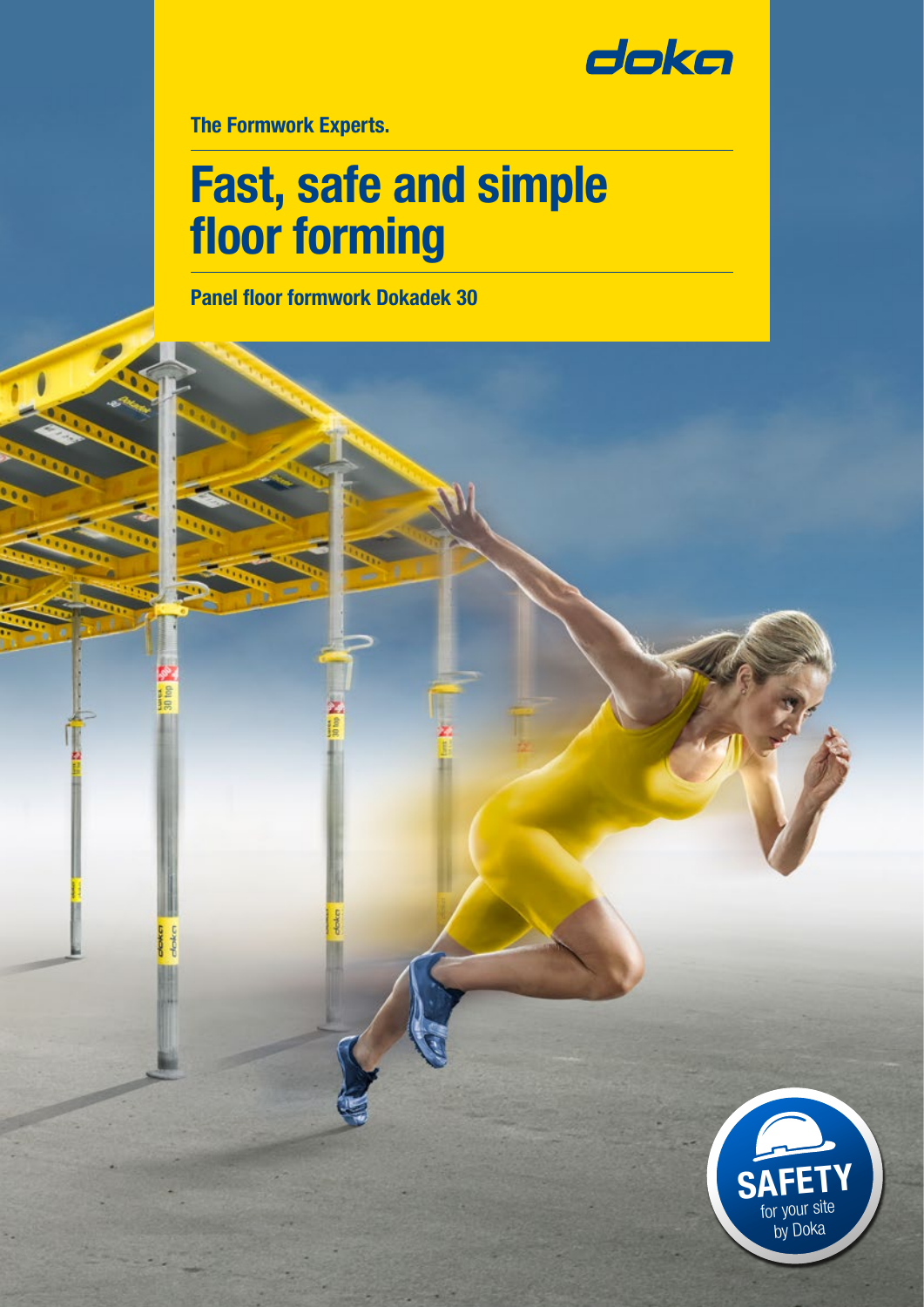# Panel Floor Formwork Dokadek 30





#### Quick to put up and take down

- $\blacksquare$  high-speed forming with large panels measuring 3 m<sup>2</sup>
- fast forming of greater room heights without ladder or platform systems thanks to 2.44 m long panels
- no time-consuming operator errors thanks to pre-defined assembly sequence
- fast stripping made possible by panels that are easily and safely tilted



Fast closing of filler zones with suspension clamps and beams, without extra floor props



### Time-saving forming of wall iunctions

thanks to seamless transition to Dokaflex



Greatly reduced crane-time enabled by speedy forming from ground level; the crane is only needed for lifting infill zone materials onto the floor





#### Even faster construction workflow

- thanks to early stripping using the Dokadek XF drop head
- made possible by real-time measurement of concrete strength development with Concremote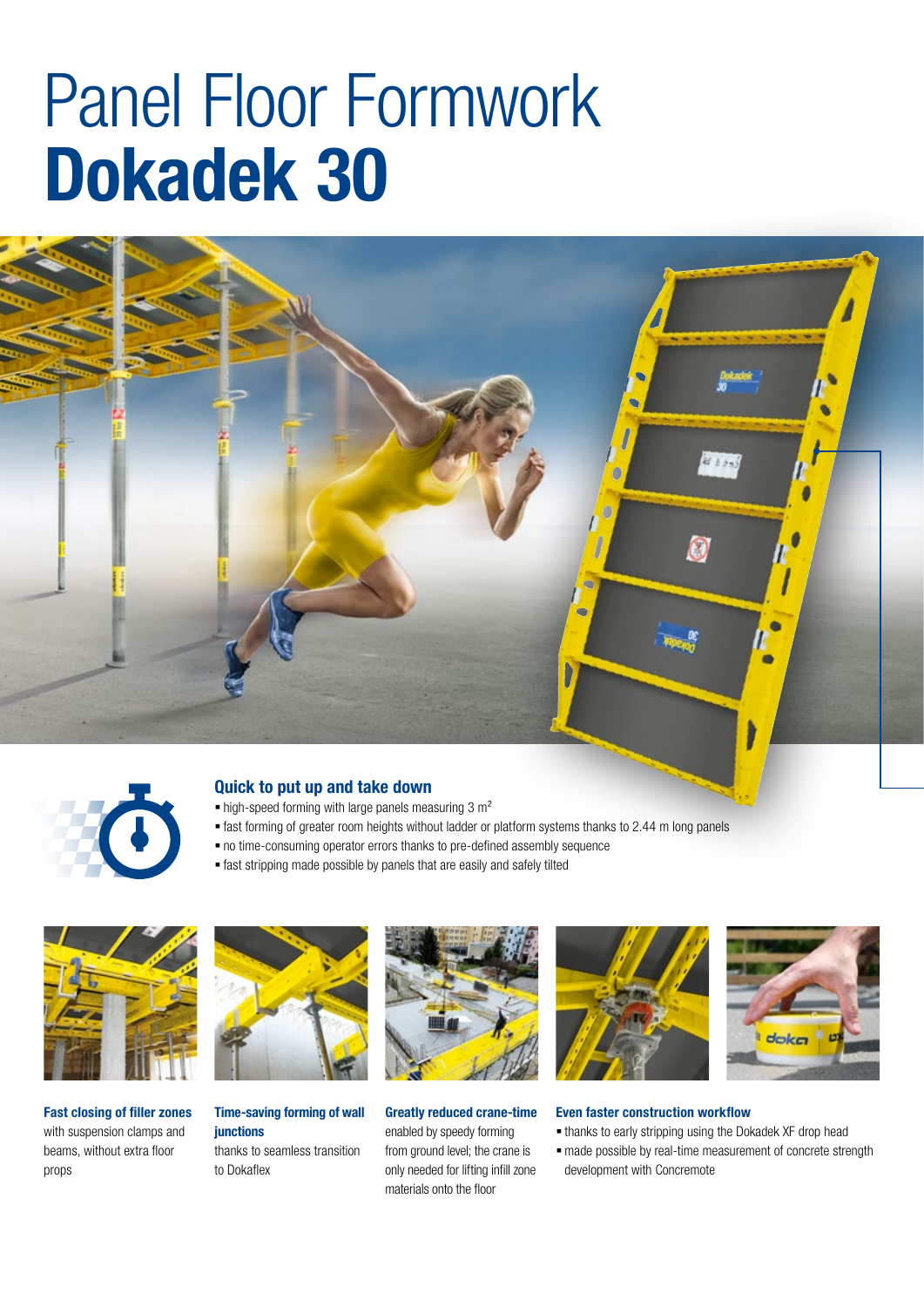## Fast, safe and simple floor forming

with Dokadek 30.



 $\sqrt{2}$ 



Quickly forming up to 3.50 m room height without aids working safely from floor-level

Attractive concrete finish thanks to few and neatly arranged joints

#### Fast and safe handling

with ergonomically designed grip-holes in the edge-profile of the large-area rectangular panels



No additional measures for wind protection with built-in anti-liftout quards in support head



Fast intermediate cleaning made easy with edge-profiles with narrow mating surface



Simplified logistics on the site Storing and transporting only two panel sizes



Fast forming with greater room heights

- with suspension tool up to 4.00 m
- with scissor lift up to 6 m



Good adaption to geometry thanks to elements for closure zones